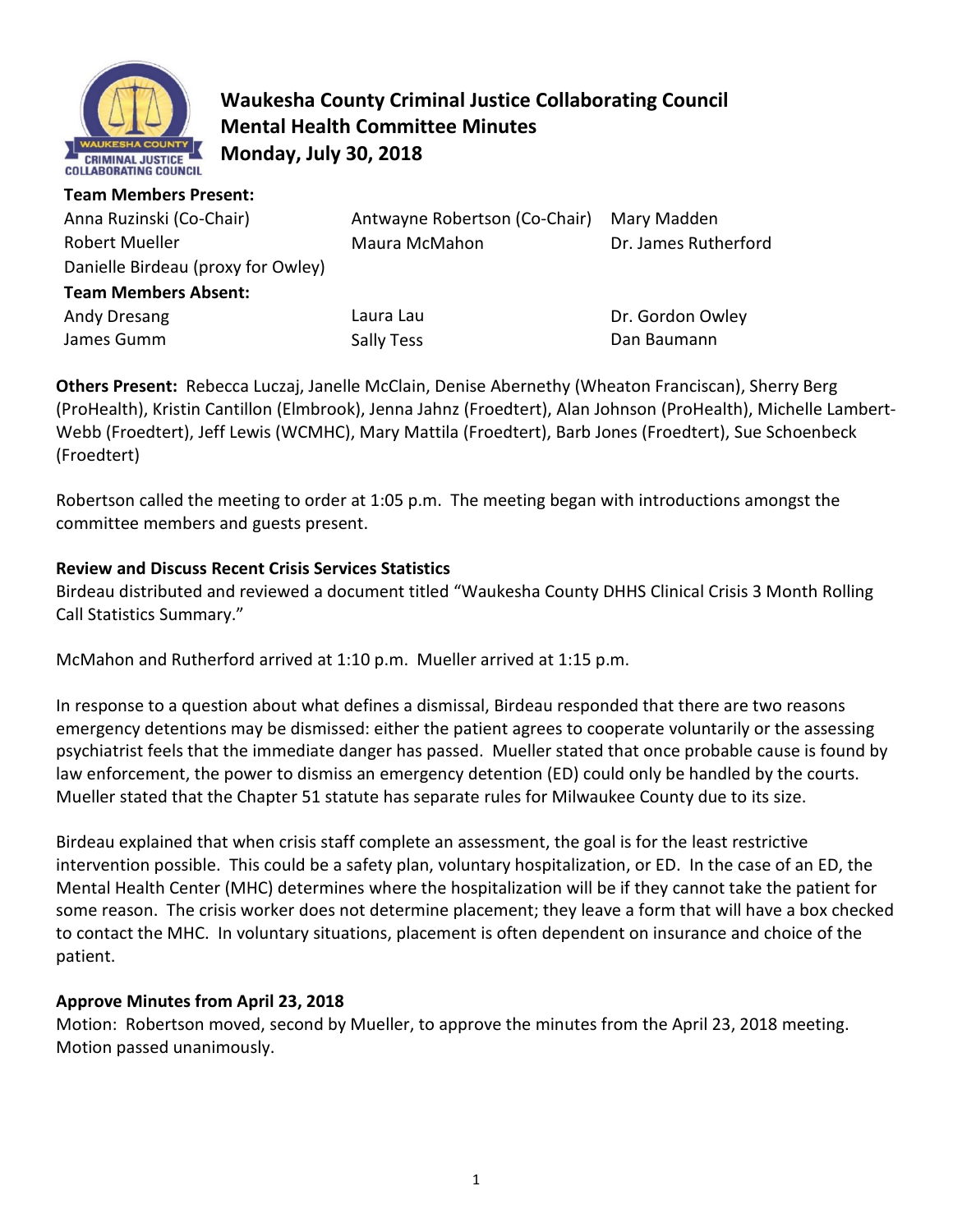## **Follow-Up from May 23, 2018 Meeting**

Rutherford stated that the purpose for the meeting with Winnebago and the other ER providers was to review which labs the MHC requires. The group also discussed patients who have a BAC, and Winnebago staff reminded the group that they do not provide alcohol detoxification services. The group is still waiting on Winnebago to provide their medical clearance checklist.

Winnebago has developed a list of facilities in Wisconsin that will take geriatric patients. Winnebago does not accept geriatric patients; they usually refer to Mendota, but would prefer that Waukesha County and other agencies refer directly to the facilities on the list. This is a new process, as Winnebago used to handle this triaging.

Birdeau stated a Waukesha County steering committee was developed utilizing a grant to address needs of elderly patients with dementia. The committee meets monthly, and summits are held quarterly; however, the meetings have been inconsistent recently. The New Berlin Police Department has been consistently attending, but the group is lacking medical representation. McMahon and Abernethy stated that their organizations (State Public Defender and Elmbrook Hospital, respectively) would like to attend.

Madden added that NAMI is looking at adding the handling of geriatric psychiatric patients to the Crisis Intervention Team (CIT) training agenda.

Mueller tried, but was unsuccessful in getting the law changed for geriatric patients. Unless the patient is emergency detained, the law is limited. Law enforcement will often file these cases as EDs, since a conversion cannot happen from a Chapter 55 to a Chapter 51. Mueller stated that we need to figure out how to treat patients where they are by bringing the treatment to them. There are regulations that detail the process for removing a patient from a facility. Abernethy added that, medically speaking, patients are presenting with Delirium, so they need to be treated in the emergency room, and sent home because they do not have a psychiatric issue. McMahon added that geriatric patients need to be kept out of the jail as well. Mueller stated that there is a need for an intermediate facility that is kept unlocked, but is still monitored.

If anyone has any suggested legislative changes, they should send them to Ruzinski, who will be meeting with Senator Darling in August, as Senator Darling wants to start a state committee on mental health.

Rutherford stated that we need clarification on admission facility protocols. Winnebago is not on WISHIN, so records do not transfer easily. Rutherford shared that due to the limitations with Epic, the process remains faster to obtain records via fax. Ruzinski will follow up with Dresang on getting the MHC access to Care Everywhere.

The other topics of discussion from the meeting included: streamlining processes, admitting facility protocol consistency, and improving communication between facilities.

#### **Follow-Up on Standing Court Order for After-Hours Blood Draws and Urine Collection**

Mueller reported that he followed up with Sheboygan County, and they do not have a standing order for blood and urine collection on a Chapter 51 patient against their will because there is no legal basis it; there must be exigent circumstances to do so. If the hospitals are having difficulty obtaining blood/urine collection from the patient, they may explain to the patient that the longer the patient refuses, the longer and slower the process will be.